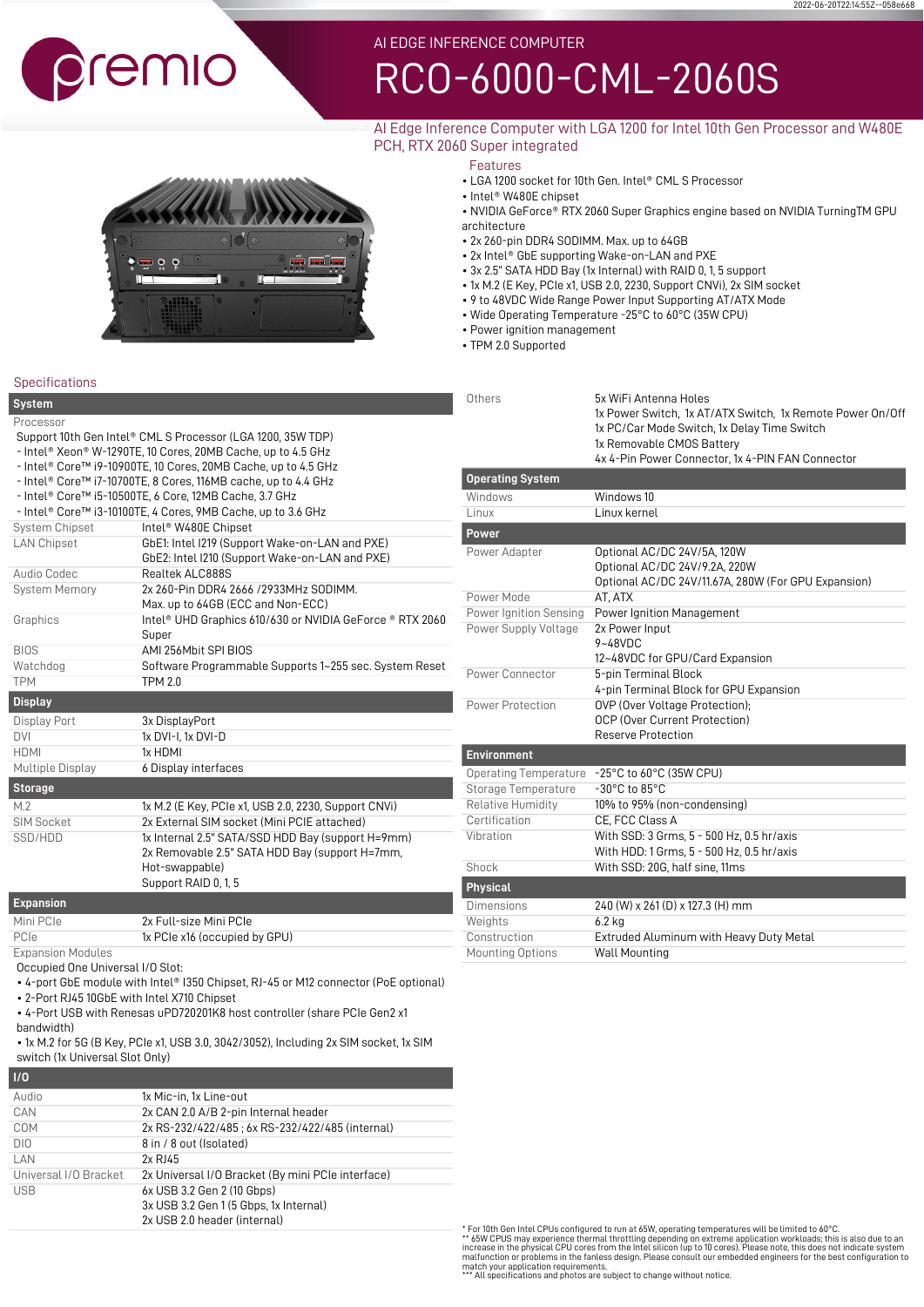# External I/O Mechanical Layout



| Available Modules                     |  |  |
|---------------------------------------|--|--|
| $\bullet$<br>日日 (1)                   |  |  |
| 5G Module: 2x 5G SIM Slots            |  |  |
| 109<br><b>Witness</b>                 |  |  |
| D10G Module: 2x 10Gb Ports            |  |  |
|                                       |  |  |
| LAN/POE Module: 4x RJ45 LAN/POE Ports |  |  |
|                                       |  |  |
| M12 Module:<br>4x M12 LAN/POE Ports   |  |  |
|                                       |  |  |

USB Module: 4x USB 3.0 Ports

# Dimension

 $\begin{picture}(20,10) \put(0,0){\line(1,0){10}} \put(10,0){\line(1,0){10}} \put(10,0){\line(1,0){10}} \put(10,0){\line(1,0){10}} \put(10,0){\line(1,0){10}} \put(10,0){\line(1,0){10}} \put(10,0){\line(1,0){10}} \put(10,0){\line(1,0){10}} \put(10,0){\line(1,0){10}} \put(10,0){\line(1,0){10}} \put(10,0){\line(1,0){10}} \put(10,0){\line(1$  $\begin{picture}(20,20) \put(0,0){\line(1,0){10}} \put(15,0){\line(1,0){10}} \put(15,0){\line(1,0){10}} \put(15,0){\line(1,0){10}} \put(15,0){\line(1,0){10}} \put(15,0){\line(1,0){10}} \put(15,0){\line(1,0){10}} \put(15,0){\line(1,0){10}} \put(15,0){\line(1,0){10}} \put(15,0){\line(1,0){10}} \put(15,0){\line(1,0){10}} \put(15,0){\line(1$  $\triangle$ <u> TIIIIII IN NOOCO</u> 256.6 ¢ Ġ. -6  $\overline{70}$ 16 œ  $210$  $2k$ ¢  $4 - M4$ \$  $-240$ **ZAMANAS TAMMULA**  $\circ$  $\circ$ 

126.8  $133.9$ 

 $\frac{1}{\sqrt{2}}$ 

d d  $\odot$ 

 $\circ$ 

ر<br>وقد شند کا<br>اللہ کا کالیا

Unit: mm